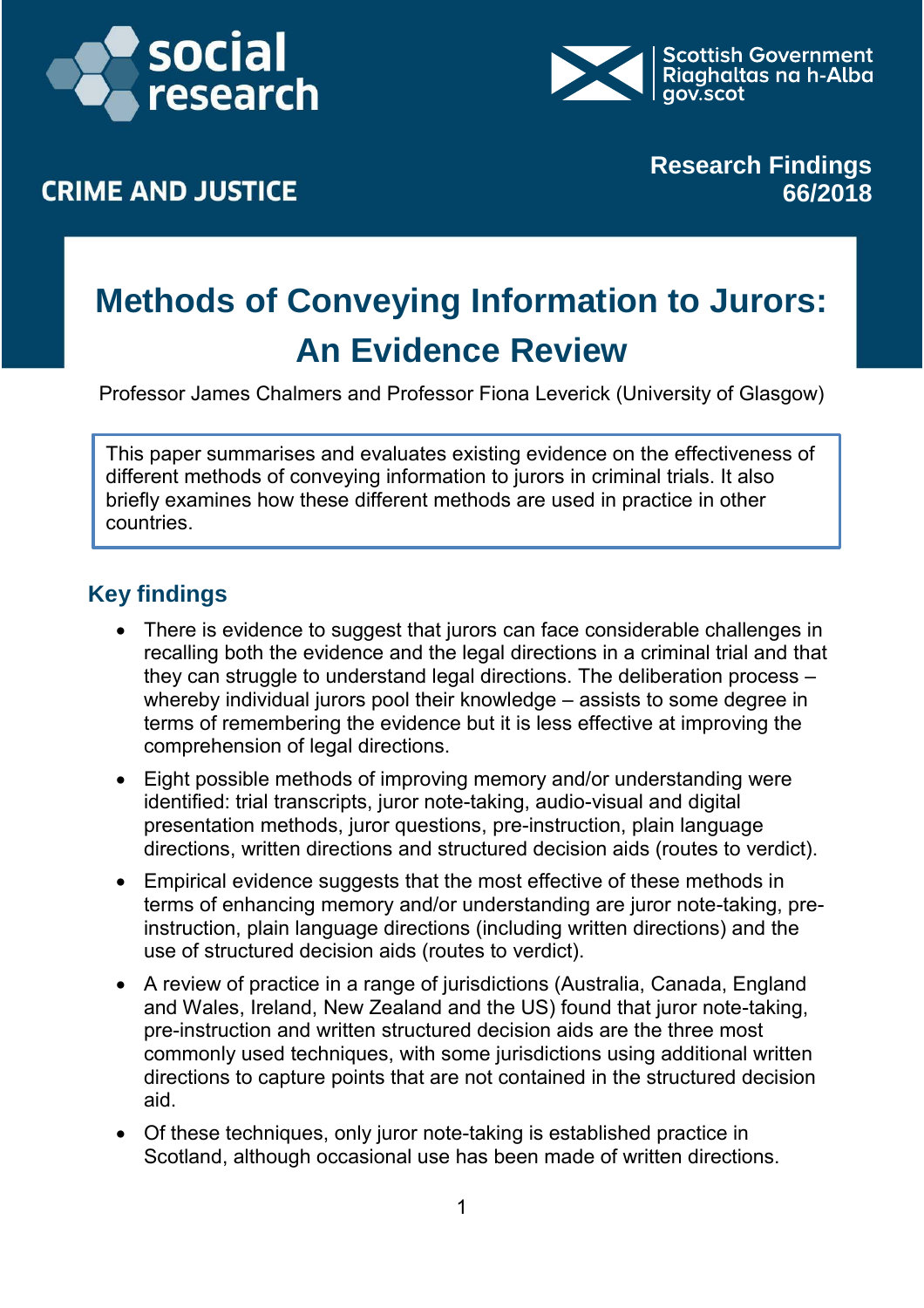#### **Background**

The purpose of this review was to identify methods by which juror recall and understanding of evidence and directions might be enhanced, and to evaluate both the empirical evidence relating to these methods' effectiveness and the extent to which they have been adopted in other jurisdictions. The rationale for the review was that there is evidence to suggest that jurors can face considerable challenges in recalling both the evidence and the legal directions in a criminal trial and that they can struggle to understand legal directions. The deliberation process – whereby individual jurors pool their knowledge – assists to some degree in terms of remembering the evidence but it is less effective at improving the comprehension of legal directions.

Eight methods of improving memory and/or comprehension were identified and evaluated: trial transcripts, juror note-taking, audio-visual and digital presentation methods, juror questions, pre-instruction, plain language directions, written directions and structured decision aids (routes to verdict). Aside from juror note-taking, none of these methods are routinely used in Scotland at present.

#### **Methodology**

This evidence review was conducted between September 2017 and February 2018. It draws on empirical research relating to the eight techniques identified above, primarily from 2000 onwards, but also includes significant studies published prior to that date. It covers the main English speaking jurisdictions that use juries in criminal cases, namely England and Wales, Ireland, Northern Ireland, Canada, the Australian jurisdictions, New Zealand, and the US jurisdictions. It includes Government evaluations, reports by independent research institutes, and peerreviewed studies conducted by academic researchers.

The empirical studies have used two main methods: field studies and mock jury studies. Field studies are undertaken with real jurors who have sat on real criminal cases. Mock jury studies simulate the experience of sitting on a jury by recruiting members of the public to act as jurors and asking them to engage with simulated trial materials. Both types of study can provide useful evidence, but mock jury studies need to be carefully evaluated in terms of the realism of their research methods.

#### **Findings from the Empirical Studies**

The empirical evidence suggests that the most effective ways of enhancing juror memory and understanding are juror note-taking, pre-instruction, plain language directions (including written directions) and the use of structured decision aids (routes to verdict). Each of these methods targets different issues (some improve memory, some improve understanding and application of legal tests) and there is evidence to suggest that they are best used in combination, rather than as alternatives.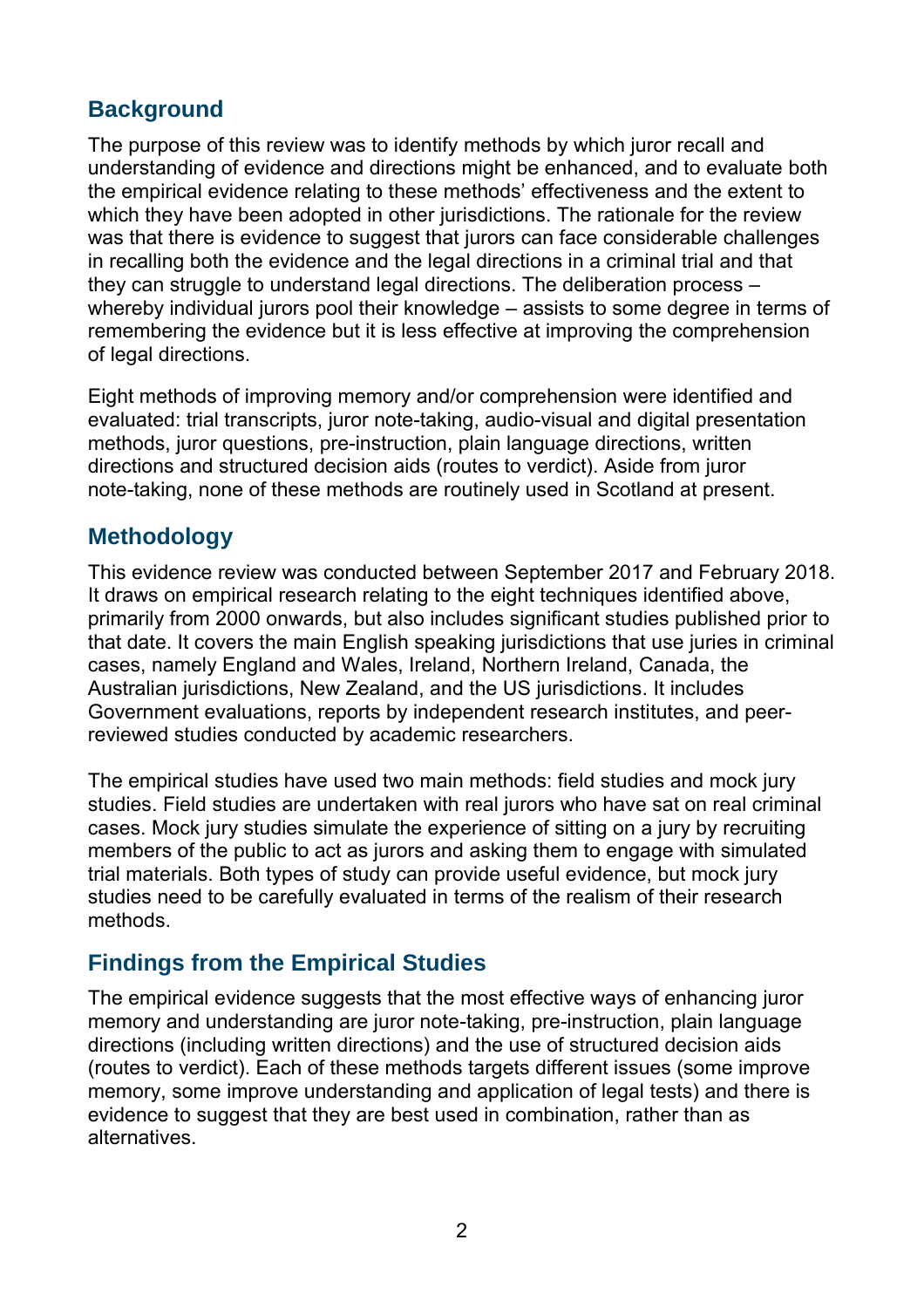**Juror note-taking** refers to the practice of encouraging jurors to take notes during the trial and providing them with materials to do so. There is a substantial body of evidence from good quality empirical studies to suggest that this improves juror memory of the evidence. Recent studies have suggested that providing jurors with trial-ordered notebooks (structured notebooks that help jurors to organise their notes) is particularly beneficial in this respect and may assist jurors who are not skilled at note-taking. These findings are particularly pertinent in the Scottish context, where trial judges do not routinely summarise the evidence, and so jurors need to rely more heavily on their memory than they might have to in some other jurisdictions.

**Pre-instruction** refers to the practice of directing jurors on the substantive legal issues in the case before evidence is led. There is a considerable body of evidence from good quality empirical studies to suggest that this improves comprehension and memory of the evidence. Despite concerns that it might cause jurors to reach their verdict decisions prematurely, there is no evidence that this is the case.

**Plain language directions** are legal directions that have been simplified as much as possible in terms of their language, grammar and syntax (while still retaining their essential legal meaning). There is a vast body of evidence to suggest that simplifying jury directions can improve juror comprehension of legal concepts. The majority of this stems from studies undertaken in the US, where jury directions have tended to be more complex, but the general principle that plain language directions assist jurors applies to any jurisdiction.

**Written directions** involve providing jurors with a written copy of the legal directions in the case. There is a substantial body of evidence from good quality empirical studies to suggest that this is highly beneficial not only in terms of memory but also in terms of understanding. There is also considerable evidence that jurors who are provided with written directions find them useful. Improvements in understanding tend to be limited to improvements in simple comprehension – in other words, they help jurors to remember and re-state those directions. The evidence on whether they help jurors to gain a deeper understanding of directions is more equivocal.

**A structured decision aid** (a 'route to verdict') is a series of primarily factual questions – which might be presented as a series of written questions or in diagrammatic or flowchart form – that gradually lead jurors to a legally justified verdict. Routes to verdict are a relatively recent innovation and the evidence base is still developing. The evidence that does exist (particularly from the better designed studies) suggests that, compared to simply giving jurors a written copy of the trial judge's directions, routes to verdict are more effective at improving 'applied' comprehension – that is jurors' ability to correctly apply legal tests to the evidence. Oral directions should be tailored to the route to verdict provided, otherwise there is a danger that jurors ignore the route to verdict.

In terms of other methods of conveying information to jurors, there is little empirical evidence relating to the provision of trial transcripts to jurors. The evidence that does exist suggests that juror note-taking is more effective as a memory aid than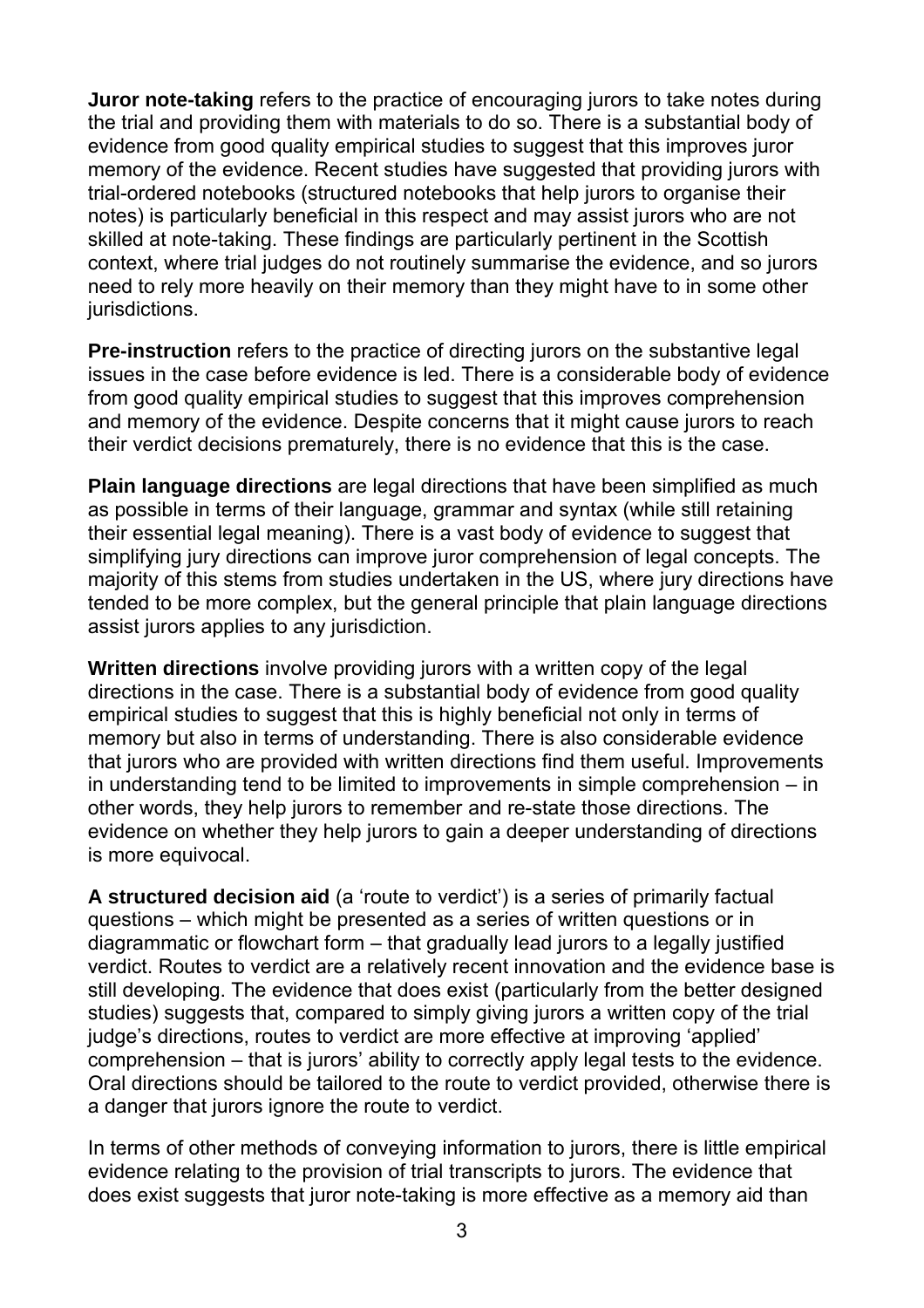providing a full transcript of the evidence. There is also only a small evidence base on the use of audio-visual methods of conveying information. The evidence that does exist shows that this can be helpful in improving juror memory for both evidence and legal directions (although in relation to directions, the more obvious way to target this is through written directions or structured decision aids). There is a lack of evidence at the time of writing on the use of digital decision aids, such as providing information to jurors via a tablet or laptop, although there is a study in progress on this issue. The only mock jury study that has examined the effect of allowing jurors to ask questions during the trial concluded that it did not improve juror comprehension of scientific evidence.

#### **Findings on Practice in Comparable Jurisdictions**

It is possible to determine where particular techniques have become established or explicitly sanctioned in other jurisdictions through a range of sources such as standard judicial instructions, the reported decisions of the courts, recommendations from official bodies, surveys of judges, or specific provisions in legislation or court rules. A review of these sources was undertaken in a range of jurisdictions, namely Australia, Canada, England and Wales, Ireland, New Zealand and the US. This indicated that juror note-taking and using written structured decision aids are well-established across the jurisdictions surveyed, with some jurisdictions using additional written directions to capture points that are not contained in the structured decision aid. Pre-instruction is also clearly established as good practice in a range of jurisdictions.

The provision of transcripts to the jury has become more common in recent years, but remains the exception rather than the rule and has been resisted in a number of jurisdictions. The practice of jurors asking questions is generally discouraged across the jurisdictions surveyed. There is limited available evidence on the use of audio-visual methods of conveying information and plain language directions. Audio-visual methods do not appear to be used on a system-wide basis but may be used in individual cases or types of case where appropriate. A number of jurisdictions expressly acknowledge the use of plain language approaches in the drafting of their standard judicial instructions. None of these techniques, with the exception of juror note-taking, is established practice in Scotland, although occasional use has been made of written directions.